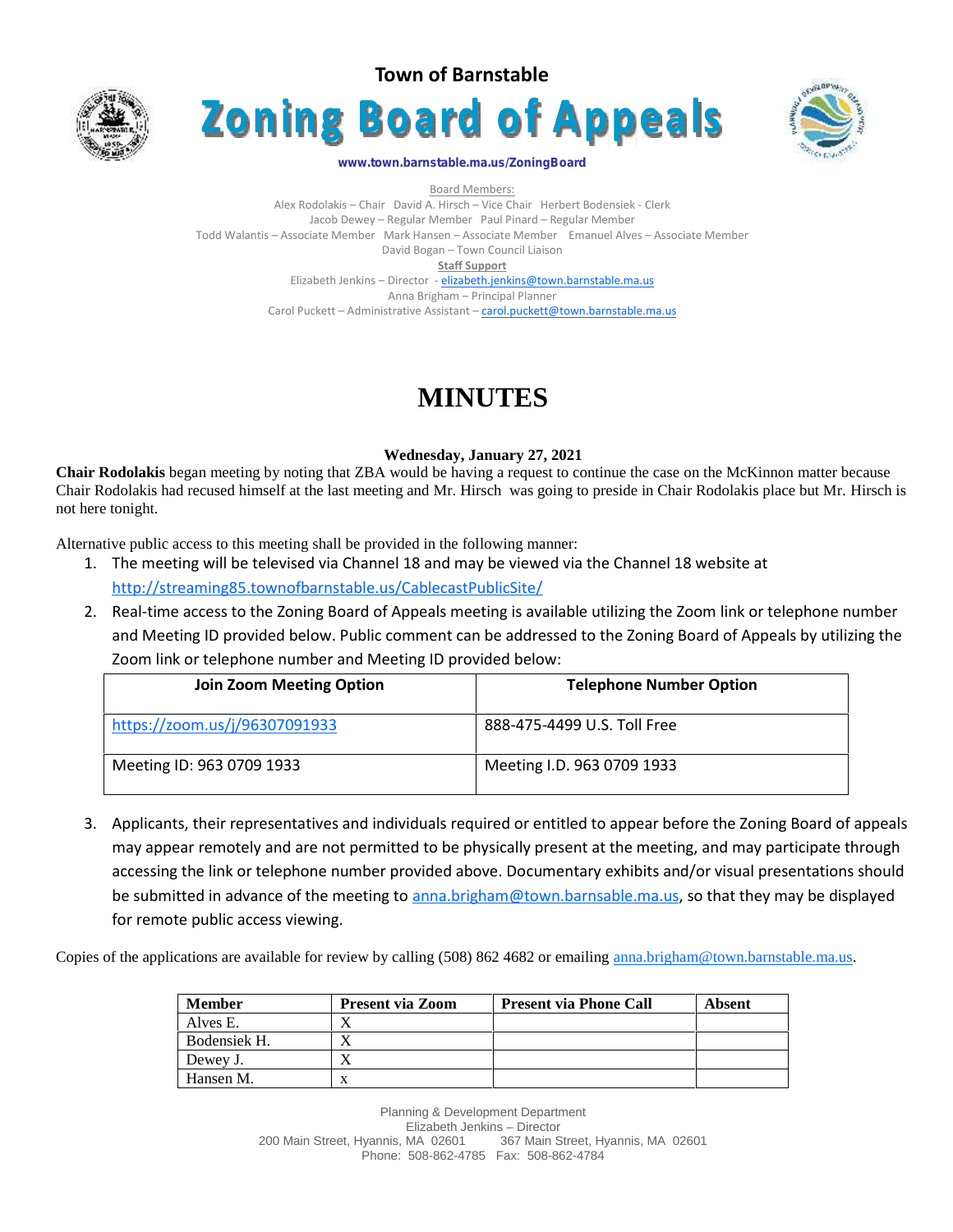| <b>Chair</b>   | Hirsch D.    |   | $\Lambda$ | <b>Rodolakis</b> |
|----------------|--------------|---|-----------|------------------|
| formerly opens | Pinard P.    |   |           | meeting at 7:05  |
| PM. Roll call  | Rodolakis A. | ∡ |           | was taken. One   |
| absence.       | Walantis T.  |   |           |                  |

#### **ZONING BOARD OF APPEALS – Continuation – January 27, 2021**

#### **Taping of meeting**

No one was taping meeting this evening.

#### **MINUTES**

### None this evening.

#### **OLD BUSINESS**

We will start with old business because we are going out of order with this. We have two continuances. First one is for: **Appeal No. 2020-042-Renoticed Matthew J. MacKinnon:** Trustee of 33 Oyster Place Realty Trust, is applying for a Special Permit in accordance with Section 240- 93(B) – Nonconforming Buildings or structures not used as Single or Two-Family Dwellings. The Applicant is proposing to alter the pre-existing, nonconforming pier by removing approximately 3,000 square feet of the solid fill pier and constructing an elevated wooden pier with associated ramps and floats for shared use with the Cotuit Fire District and the Barnstable Clean Water Coalition. The subject property is located at 33 Oyster Place Road, Cotuit, MA as shown on Assessor's Map 035 as Parcel 101. It is located in the Residence F (RF) and Dock and Pier Overlay Zoning Districts. **Continued from January 13, 2021. (Requests to be last on the agenda due to scheduling issues)**

**Deliberation: Chair Rodolakis** is recusing himself from this Appeal but tonight there will be a request for a continuance to another night. Attorney Potts is on Zoom with us. Hearing no objections for Chair Rodolakis to recuse himself from this appeal; Attorney Cox was introduced. Attorney Cox noted that she had sent an email to Anna Brigham seeking a continuance on this appeal to February  $10<sup>th</sup>$ . They have been before the Conservation Commission and will have a second appearance before the Conservation Commission next week.

A motion was made by Mr. Dewey to continue this appeal until February 10<sup>th</sup> at 7:01 PM and seconded by Mr. Pinard. All in favor with one absence.

#### **Roll call vote**:

**Question:** Can we keep that February 10<sup>th</sup> will be the first item on the agenda. Discussion ensued regarding reasoning for this item being first on the docket. **Chair Rodolakis** "hated to make a

#### **ZONING BOARD OF APPEALS – Continuation – January 27, 2021**

commitment today, not knowing what is on agenda for that day (February  $10^{th}$ )." It makes sense and it'll be everybody's preference but we don't know what else could happen. No decision was made.

| <b>Member</b> | <b>Appeal 2020-042</b> | <b>Absent</b> |
|---------------|------------------------|---------------|
|               | Postponement           |               |
| Alves E.      | In Favor               |               |
| Bodensiek H.  | In Favor               |               |
| Dewey J.      | In Favor               |               |
| Hansen M.     | In Favor               |               |
| Hirsch D.     |                        | X             |
| Pinard P.     | In Favor               |               |
| Rodolakis A.  | In Favor               |               |
| Walantis T.   | In Favor               |               |

Planning & Development Department Elizabeth Jenkins – Director 200 Main Street, Hyannis, MA 02601 367 Main Street, Hyannis, MA 02601 Phone: 508-862-4785 Fax: 508-862-4784

| <b>Member</b> | <b>Appeal 2020-040</b> | <b>Absent</b> |
|---------------|------------------------|---------------|
|               | <b>Postponement</b>    |               |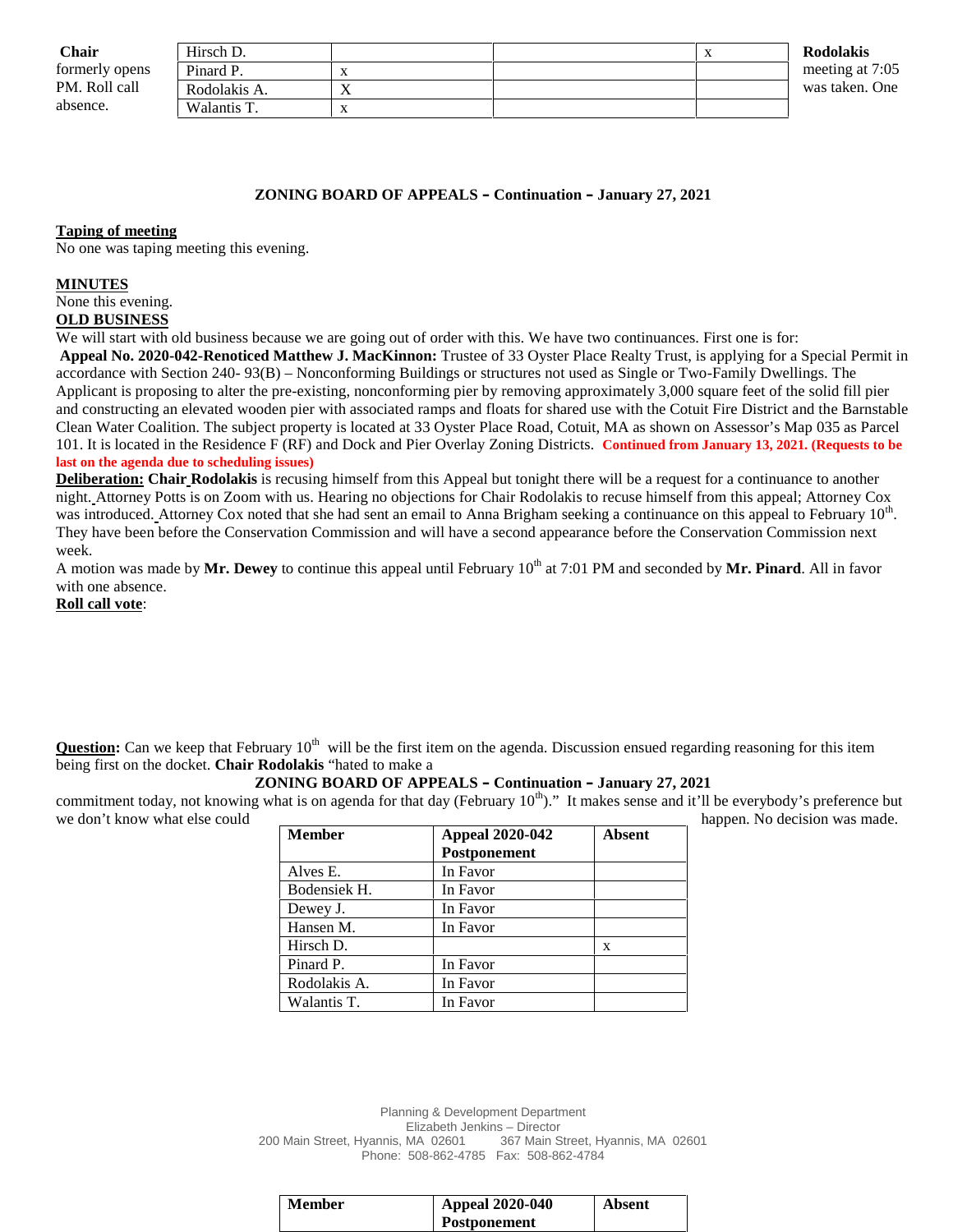| <b>Appeal No. 2020-040</b>      | Alves E.     | In Favor |   | <b>Beauregard, as Appellant is</b> |
|---------------------------------|--------------|----------|---|------------------------------------|
| appealing the issuance of       | Bodensiek H. | In Favor |   | Building Permit #20-2073 issued    |
| on October 2, 2020 to David     | Dewey J.     | In Favor |   | Parella for the construction of a  |
| new home at 101 Warren Street,  | Hansen M.    | In Favor |   | Osterville, MA. The Appellant      |
| is claiming that 101 Warren     | Hirsch D.    |          | X | Street, Osterville, MA, formerly   |
| 162 Washington Avenue, and      | Pinard P.    | In Favor |   | 176 Washington Avenue,             |
| Osterville, MA, have merged and | Rodolakis A. | In Favor |   | therefore are unbuildable as two   |
| distinct lots. The subject      | Walantis T.  | In Favor |   | properties are located at 101      |
| Warren Street (formally 162)    |              |          |   | Washington Avenue) and 176         |

Washington Avenue, Osterville, MA as shown on Assessor's Map 139 as Parcel 086 and 085. It is located in the Residence R-1 (RF-1). Todd Beauregard, as Appellant, is appealing the issuance of Building Permit #20-2073 issued on October 2, 2020 to David Parella for the construction of a new home at 101 Warren Street, Osterville, MA . The Appellant is claiming that 101 Warren Street, Osterville, MA, formerly 162 Washington Avenue, and 176 Washington Avenue, Osterville, MA, have merged and therefore are unbuildable as two distinct lots. **Continued from January 13, 2021.**

**Deliberation- Chair Rodolakis** noted that there would be a continuance on this as well. Todd Beauregard appeared this evening noting that he had been working with Attorney Kenney and they are waiting for original signatures so they can record deed restriction. It was determined that February  $10^{\text{th}}$  would be the next date available. A motion was made by **Paul Pinard** to continue Appeal No. 2020-040 until February  $10<sup>th</sup>$ . at 7:01 PM. and seconded by **Jake Dewey**. All in favor with one absent.

#### **NEW BUSINESS**

**Appeal No. 2021-001 Cook Jeffrey and Irene Cook** have applied for a Special Permit pursuant to Section 240-92 Nonconforming Building or Structures used as Single Family or two-family residences, Section 240-91 H. (3) Nonconforming Lot, and Section 240-47.1 Family Apartments. The Applicants are seeking to demolish the existing nonconforming detached garage and construct a new garage in the same location. The Family Apartment will be located on the second floor of the proposed garage. The subject property is located at 60 First Way, Barnstable, MA as shown on Assessors Map 301 as Parcel 045. It is located in the Residence B (RB) Zoning District. **Deliberation:** Chair Rodolakis

#### **ZONING BOARD OF APPEALS – Continuation – January 27, 2021**

**Attorney Lawlor** introduced Irene/Jeff Cook, Applicants and Michael Hurley. Attorney Lawlor indicated that it was, "pretty straight application." Members had plans in front of them. If all is well within discretion with this board to grant permit. The intent is to keep within the bylaw. The property is on town sewers. We are here to answer questions.

**Chair Rodolakis** noted there were no other questions for applicant from members. He did ask of Attorney Lawlor if he had reached out to any numbers? Attorney Lawlor indicated that there were no negative comments from the neighbors. We didn't think it was a problem…based upon structure of design of house. He didn't feel it was necessary to do mailings to "bug the neighbors."

**PUBLIC COMMENT - Chair Rodolakis** indicated there were no public comments on this application. Public Comment was closed.

1. **Board – Deliberation**: – Question was asked, "What is the family intent or reason for need of family apartment?" Mrs. Cook replied, "It is intended for family use. We have three children and son is getting married and use for extra space is needed. He is getting a little old to share sleeping quarters in living room." **Chair Rodolakis** added that going forward, it is his understanding that there are some amendments that will ease some of these problems mentioned here. Definitely will make ZBA's job easier. **Chair Rodolakis** asked if there was anyone on the board who wanted to make findings? Any other questions or concerns? No findings, questions or concerns were noted. Attorney Kenney: We are requesting relief under both 24092B building and structures. Not requesting relief under 24090A. Need relief because of size of lot. **Chair Rodolakis** said he would find based on the encroachment on the setback will be no greater than the existing setback. No detriment to the existing structure. We are adding a  $2<sup>nd</sup>$  floor through the existing structure. Special Permit family apartment, we may allow special permit. We are doing attached structure here. We are keeping garage structure here.

# **Findings of Fact**

At the hearing on January 27, 2021, the Board unanimously made the following findings of fact in Special Permit Application No. 2021-001 a request for a Special Permit to allow the demolition of a garage and construction of a new garage with a family apartment: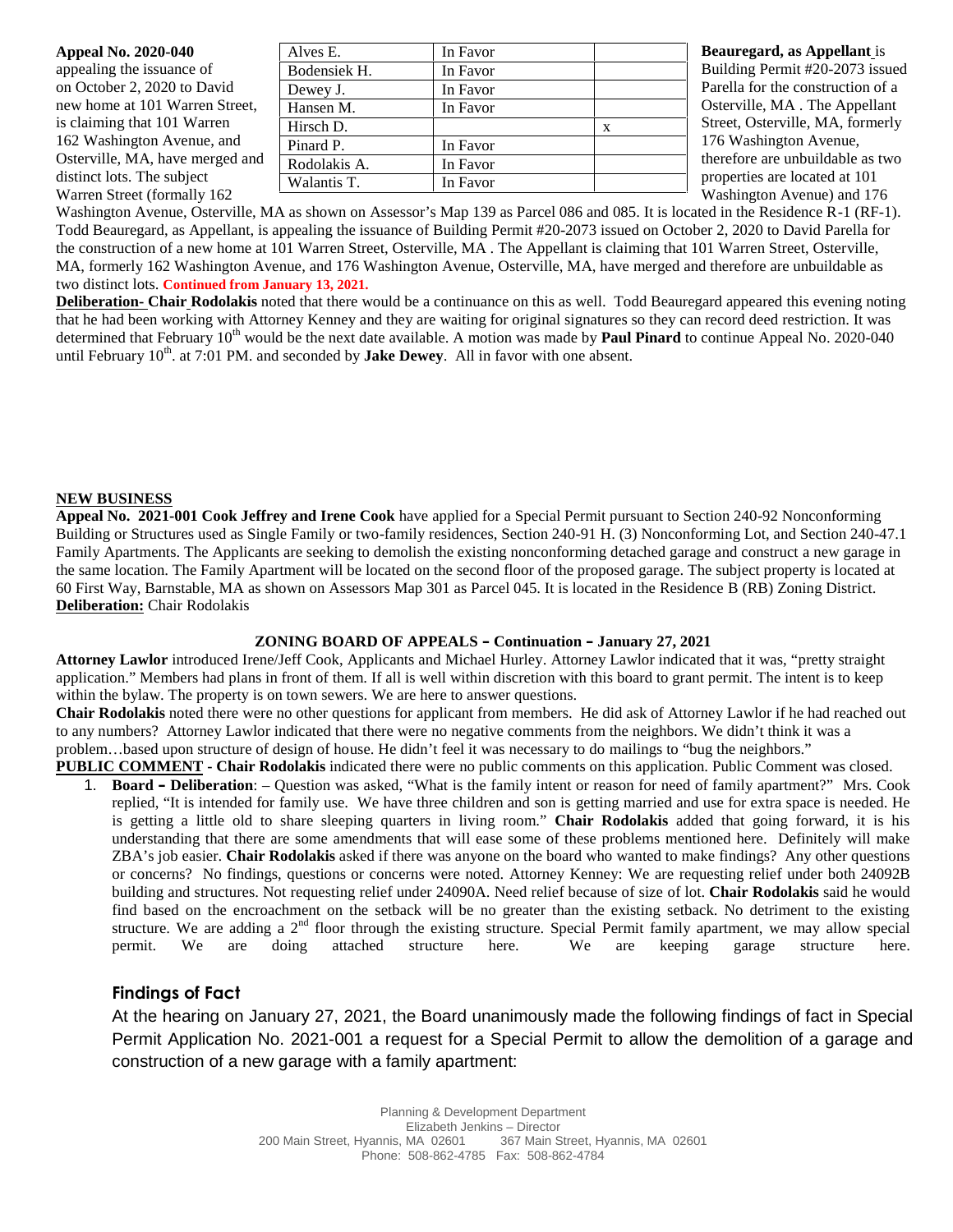1.). the application falls within a category specifically excepted in the ordinance for a grant of a special permit. Section 240-92 (B) Nonconforming buildings or structures used as a single and two family residences allow for alterations.

2.). Site Plan Review is not required for single family residential dwellings.

3.). after an evaluation of all the evidence presented, the proposal fulfills the spirit and intent of the Zoning Ordinance and would not represent a substantial detriment to the public good or the neighborhood affected.

4.). Pursuant to Section 240-92 (B), the proposed alteration or expansion will not be substantially more detrimental to the neighborhood than the existing building or structure.

#### **ZONING BOARD OF APPEALS – Continuation – January 27, 2021**

5.). the proposed family apartment would not be substantially more detrimental to the neighborhood than the existing dwelling.

6.) The single-family nature of the property and of the accessory nature of the detached structure is preserved.

#### A **roll call was taken of those members involved to vote on findings: (5) in favor.**

|                             | <b>Member</b> | 2021-001 | <b>Absent</b> |                                                          |
|-----------------------------|---------------|----------|---------------|----------------------------------------------------------|
|                             | Alves E.      |          |               |                                                          |
|                             | Bodensiek H.  | In favor |               |                                                          |
|                             | Dewey J.      | In favor |               |                                                          |
|                             | Hansen M.     |          |               |                                                          |
| motion was duly made and    | Hirsch D.     |          | X             | Based upon the findings a                                |
| Applicants the relief being | Pinard P.     | In favor |               | grant the<br>seconded<br>to<br>sought with the following |
| conditions:                 | Rodolakis A.  | In favor |               |                                                          |
|                             | Walantis T.   | In favor |               |                                                          |

1. Special Permit No.

to Jeffrey and Irene Cook, to demolish an existing nonconforming accessory structure and construct a nonconforming accessory structure at 60 First Way, Barnstable, MA.

- 2. The site development shall be constructed in substantial conformance with the plan entitled "Site Plan of 60 First Way, Barnstable (Village)" prepared by Down Cape Engineering, Inc., dated June 14, 2016 with last revision date of November 10, 2020.
- 3. The proposed redevelopment shall represent full build-out of the lot. Further alteration or expansion of the dwelling or construction of additional accessory structures is prohibited without prior approval from the Board.
- 4. The Applicant must comply with the restrictions in Section 240-47.1 Family Apartments C.Conditions and Procedural Requirements 1-4 of the Ordinance as follows:
	- a. Certificate of occupancy. Prior to occupancy of the family apartment, a certificate of occupancy shall be obtained from the Building Commissioner. No certificate of occupancy shall be issued until the Building Commissioner has made a final inspection of the apartment unit and the single-family dwelling for regulatory compliance and a copy of the family apartment accessory use restriction document recorded at the Barnstable Registry of Deeds is submitted to the Building Division.
	- b. Annual affidavit. Annually thereafter, a family apartment affidavit, reciting the names and family relationship among the parties and attesting that there shall be no rental of the principal dwelling or family apartment unit to any non-family members, shall be signed and submitted to the Building Division.
	- c. At no time shall the single-family dwelling or the family apartment be sublet or subleased by either the owner or family member(s). The single-family dwelling

#### **ZONING BOARD OF APPEALS – Continuation – January 27, 2021**

- d. and family apartment shall only be occupied by those persons listed on the recorded affidavit, which affidavit shall be amended when a change in the family
- e. Member occupying either unit occurs.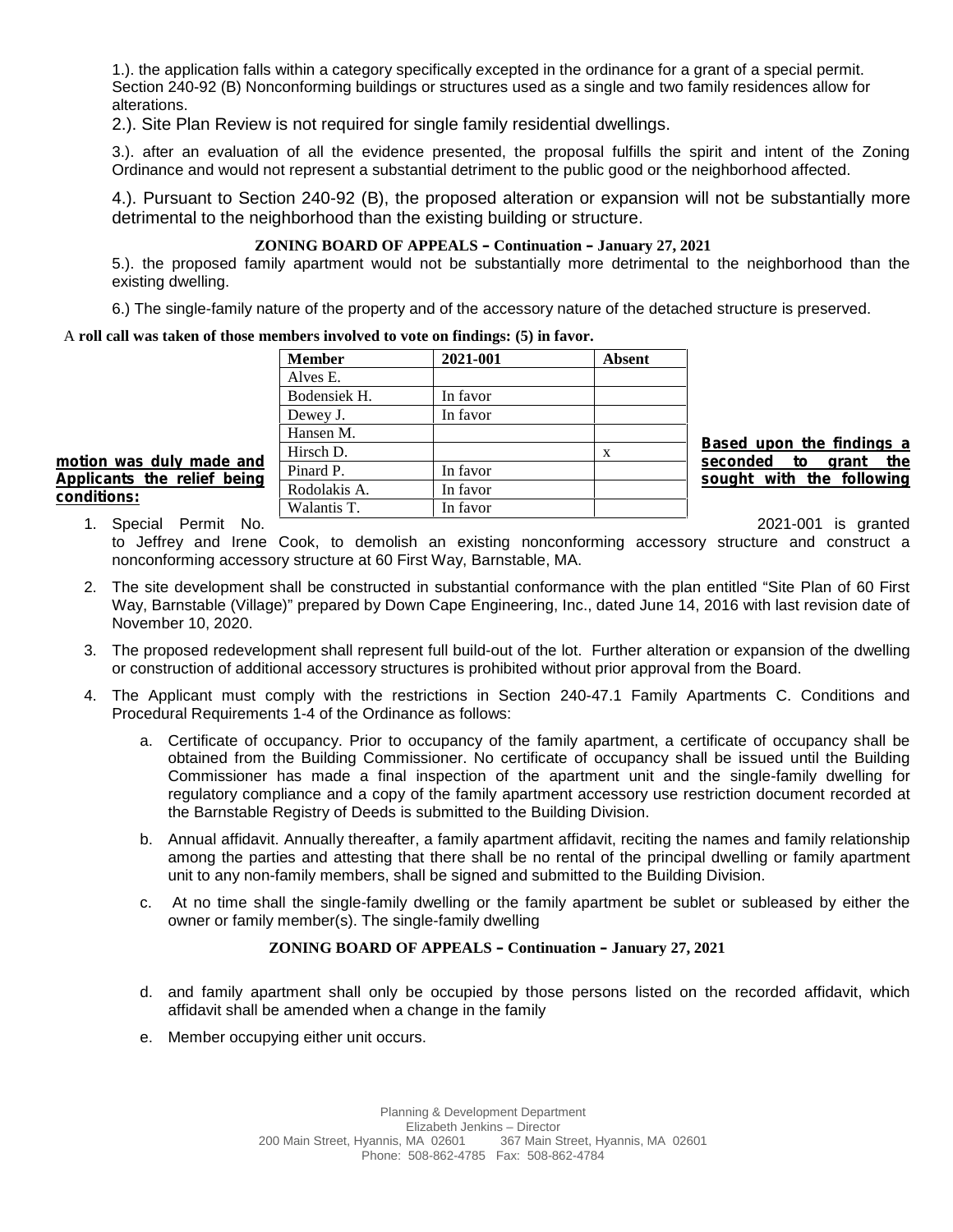- f. When the family apartment is vacated, or upon noncompliance with any condition or representation made, including but not limited to occupancy or ownership, the use as an apartment shall be terminated. All necessary permit(s) must be obtained to remove either the cooking or bathing facilities (tub or shower) from the family apartment, and the water and gas service of the utilities removed, capped and placed behind a finished wall surface; or a building permit must be obtained to incorporate the floor plan of the apartment unit back into the principal structure.
- 5. All mechanical equipment associated with the dwelling (air conditioners, electric generators, etc.) shall be screened from neighboring homes and the public right-of-way.
- 6. The decision shall be recorded at the Barnstable County Registry of Deeds and copies of the recorded decision shall be submitted to the Zoning Board of Appeals Office and the Building Division prior to the issuance of a building permit. The rights authorized by this special permit must be exercised within two years, unless extended.

| A roll call was taken of those members involved to vote on special conditions: |               |          |               |                                                                       |
|--------------------------------------------------------------------------------|---------------|----------|---------------|-----------------------------------------------------------------------|
|                                                                                | <b>Member</b> | 2021-001 | <b>Absent</b> |                                                                       |
|                                                                                | Alves E.      |          |               |                                                                       |
|                                                                                | Bodensiek H.  | In favor |               |                                                                       |
|                                                                                | Dewey J.      | In favor |               |                                                                       |
|                                                                                | Hansen M.     |          |               |                                                                       |
|                                                                                | Hirsch D.     |          | X             |                                                                       |
| <b>Result: Vote on Special</b>                                                 | Pinard P.     | In favor |               | <b>Conditions:</b> We grant Special                                   |
| Permit No. 2021-001 subject to                                                 | Rodolakis A.  | In favor |               | special conditions set forth in the<br>again this is staff memorandum |
| staff memorandum being 1-6 and<br>dated $1/14/21$ . (5) In favor.              | Walantis T.   | In favor |               | <b>POINT OF ORDER MADE</b>                                            |
|                                                                                |               |          |               |                                                                       |

A **roll call was taken of those members involved to vote on special conditions:**

**AT THIS JUNCTURE -** Mr. Bodensiek indicated that he is out of state until mid-February and will not be able to be assigned appeals. Would this be an issue? If you want, you can always mail them in as long as I get the original. Chair Rodolakis, "I apologize if you have to be in state to be doing these within bounds of Commonwealth."

# **ZONING BOARD OF APPEALS – Continuation – January 27, 2021**

**Appeal No. 2021-002 Wallin**, Co-Trustees of Wallin Family Trust W. Bruce Wallin and Lynn P. Wallin, Co-Trustees of the Wallin Family Trust, have petitioned for a Variance in accordance with Section 240-14.E – Bulk Regulations. The Petitioners are proposing to construct a 9.5' X 11' addition that will encroach into the front yard setback by approximately 6 feet. The subject property is located at 562 Poponessett Road, Cotuit, MA as shown on Assessor's Map 007 as Parcel 004-001. It is located in the Residence F (RF) Zoning District. MA as shown on Assessor's Map 007 as Parcel 004-001. It is located in the Residence F (RF) Zoning District. Members assigned to this appeal are Messrs. Bodensiek, Dewey, Hansen, and Alves.

Attorney Shultz was introduced as appearing for the Wallin Family Trust. Home was subject to three past variances. Earlier today Attorney Shultz did provide Anna Brigham with the document blown up to show the board the 30 foot setback does cut through that addition; it's roughly about 50% of the addition and the front yard setback. The Wallins are respectfully seeking a variance submitting evidence to support the three elements. The blow up of the visual showed the 30' set back line running on an angle through the addition. On the left side you can see the garage slightly encroach into the front yard section. The hardship is Mr. Wallin had a stroke and is finding it hard to get to his office on the second floor and that is why they are requesting to build an office on the first floor. **QUESTIONS FROM THE BOARD TO ATTORNEY SHULTZ** – none was heard by Chair R Rodolakis.

**PUBLIC COMMENT** – No one from the public at this time. Public Comment was closed.

1. **BOARD Deliberation:** Mr. Dewey questioned if ZBA received any communications from abutters? Chair Rodolakis does not recall seeing any communications on this appeal. Ann Brigham confirmed there was none. Chair Rodolakis asked if the one big tree in the front was coming down on this property. Attorney Shultz responded that it was not. Chair Rodolakis noted that it will be a little tighter to the road then it has been but he doesn't see this as a huge issue. Mr. Hanson noted that it is a larger set back then other dwellings that have a 20' frontage. It is Mr. Dewey's opinion that it looks like it'll blend in from the looks of it. It'll fit with the shape of the house. Mr. Alves concurred. He continued noting the hardship with the disability has been noted as well. It's the way it sits on the lot. Mr. Alves made findings: only the circumstances to the soil conditions and shape of the topography such land and structures especially effect this land….this application meets the first requirement for variance, also find for the substantial hardship for the applicant, because of the nature of the lot there is very little room on the lot, the inability to build in back because of slope.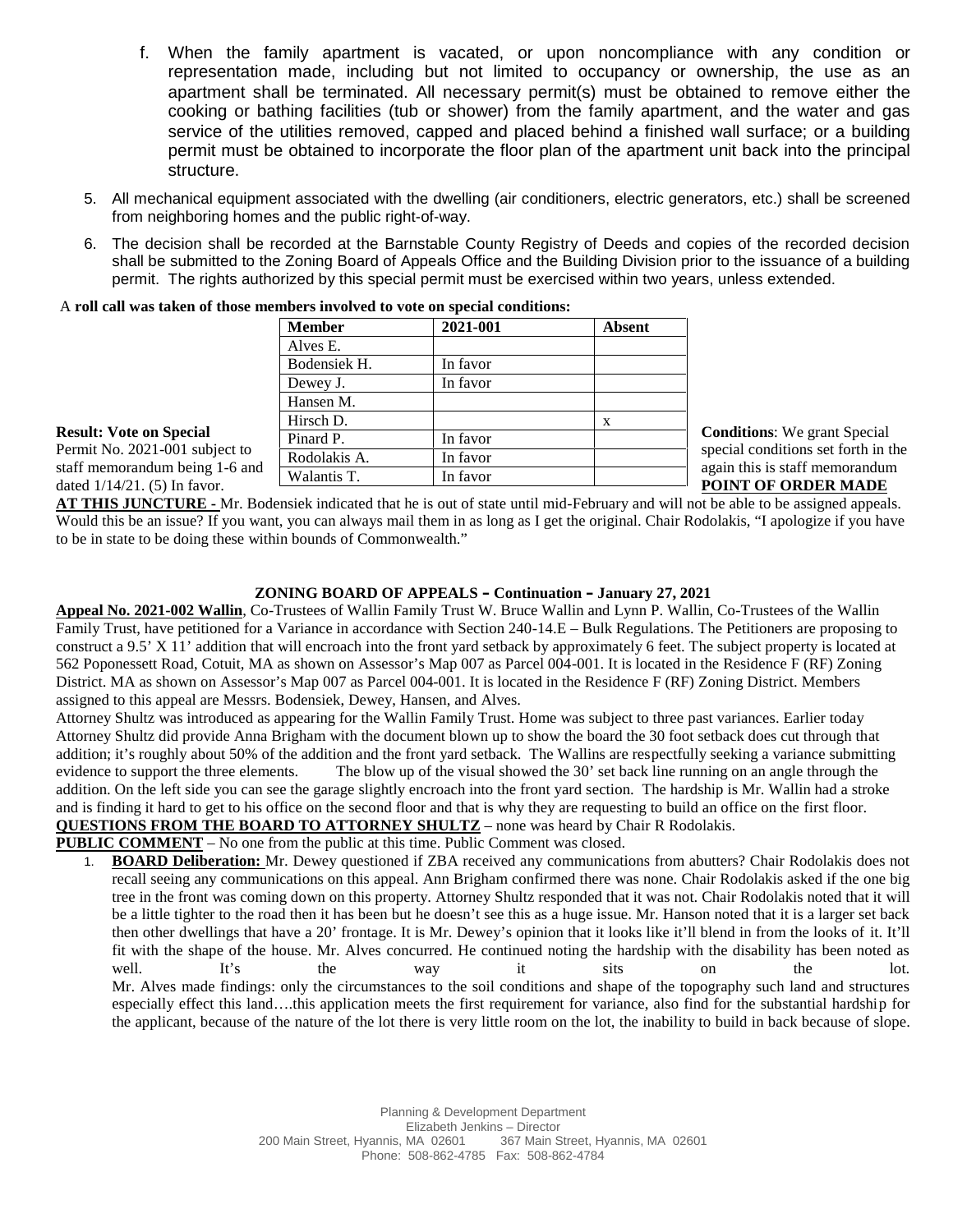# **Findings**

- 1.) Owing to circumstances related to soil conditions, shape, or topography of such land or structures and especially affecting such land or structures but not affecting generally the zoning district in which it is located. The Board found the topography of the lot causes difficulty for construction.
- 2.) A literal enforcement of the provisions of the zoning ordinance would involve substantial hardship, financial or otherwise to the petitioner. If the Variance was not granted, it would cause hardship to the Petitioner due to his health concerns.

#### **ZONING BOARD OF APPEALS – Continuation – January 27, 2021**

3.) Desirable relief may be granted without substantial detriment to the public good and without nullifying or substantially derogating from the intent or purpose of the zoning ordinance. The location of the addition is not intrusive and is not substantially more detrimental.

#### **Roll call was taken to vote on findings.**

|                              | <b>Member</b> | 2021-002 | <b>Absent</b> |           |          |      |
|------------------------------|---------------|----------|---------------|-----------|----------|------|
|                              | Alves E.      | In favor |               |           |          |      |
|                              | Bodensiek H.  | In favor |               |           |          |      |
|                              | Dewey J.      | In favor |               |           |          |      |
| $(5)$ in favor.              | Hansen M.     | In favor |               |           |          |      |
| <b>CONDITIONS</b>            | Hirsch D.     |          | X             |           |          |      |
| The Board voted to grant the | Pinard P.     |          |               | requested | Variance | with |
| conditions as follows:       | Rodolakis A.  | In favor |               |           |          |      |
|                              | Walantis T.   |          |               |           |          |      |

1. Variance No. 2021-002 is **Constructed to W. Bruce** and M. Bruce in the state of the State of W. Bruce Wallin and Lynn P. Wallin, Co-Trustees of the Wallin Family Trust to allow the construction of an addition at 562 Poponessett Road, Cotuit, MA.

- 2. The 9.5 foot by 11 foot addition shall be no closer to the front yard setback than 24 feet.
- 3. The site development shall be constructed in substantial conformance with the plan entitled "Site Plan Proposed Improvements at 562 Poponesset Road, Barnstable (Cotuit) Mass" dated November 17, 2020, drawn and stamped by Sullivan Engineering & Consulting, Inc.
- 4. The above-described addition shall represent full build-out of the lot. No further additions or accessory structures shall be permitted without approval from the Board.
- 5. All mechanical equipment associated with the dwelling (air conditioners, electric generators, etc.) shall be screened from neighboring homes and the public right-of-way.
- 6. This decision shall be recorded at the Barnstable County Registry of Deeds and copies of the recorded decision shall be submitted to the Zoning Board of Appeals Office and the Building Division prior to issuance of a building permit. The rights authorized by this variance must be exercised within one year, unless extended.

#### **ZONING BOARD OF APPEALS – Continuation – January 27, 2021**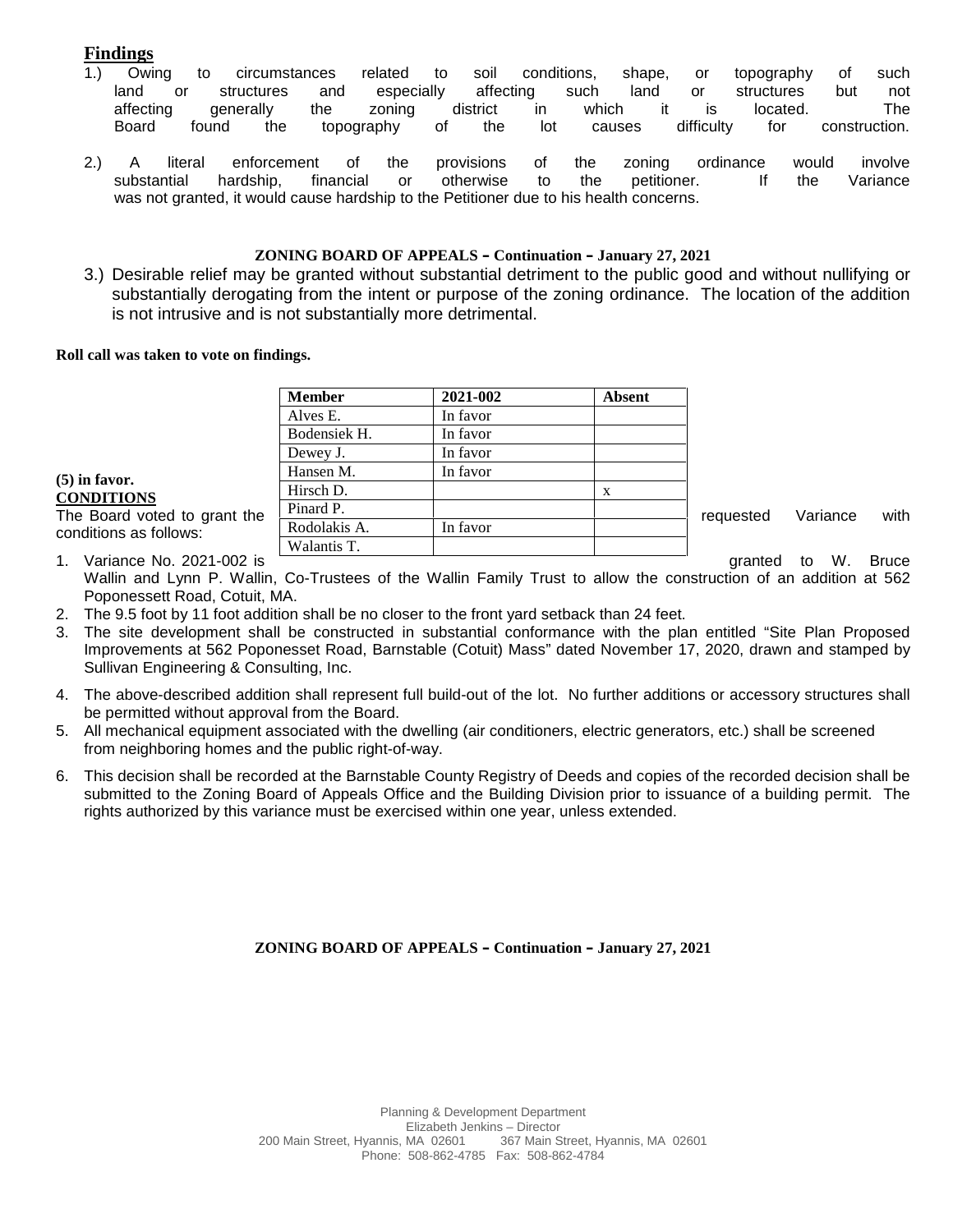|                                       | <b>Member</b> | 2021-002 | <b>Absent</b> |                                    |
|---------------------------------------|---------------|----------|---------------|------------------------------------|
|                                       | Alves E.      | In favor |               |                                    |
|                                       | Bodensiek H.  | In favor |               |                                    |
|                                       | Dewey J.      | In favor |               |                                    |
|                                       | Hansen M.     | In favor |               |                                    |
|                                       | Hirsch D.     |          |               |                                    |
| (5) In favor for Variance with        | Pinard P.     |          |               | <b>Conditions. Appeal 2021-002</b> |
| <b>Mr. Alves:</b> reading conditions: | Rodolakis A.  | In favor |               | Suggested variance conditions      |
| Nos. 1-5 part of staff                | Walantis T.   |          |               | memorandum.                        |

**Mr. Dewey** would like to add that,  $\qquad$   $\qquad$   $\qquad$   $\qquad$   $\qquad$   $\qquad$   $\qquad$   $\qquad$   $\qquad$   $\qquad$   $\qquad$   $\qquad$   $\qquad$   $\qquad$   $\qquad$   $\qquad$   $\qquad$   $\qquad$   $\qquad$   $\qquad$   $\qquad$   $\qquad$   $\qquad$   $\qquad$   $\qquad$   $\qquad$   $\qquad$   $\qquad$   $\qquad$   $\qquad$   $\qquad$ 

or put to the (inaudible) of the property. That is one of the conditions that doesn't appear here." **Chair Rodolakis** asked of Attorney Shultz if the applicant would have any issues with that condition. The reply was, "not at all."

**POINT OF INFORMATION:** We are jumping out of order here. The next one "Fitzgerald" Mr. Bodensiek will take over as Chair Rodolakis will recuse himself.

**Appeal No. 2021-004 Mason** Christopher S. Mason and Lynne F. Mason have applied for a Special Permit in accordance with Section 240-47.1 B. (4) Family Apartments. The Applicants are proposing to create a Family apartment on the second floor of an existing detached 2-car garage. The property is located at 2005 Main Street, West Barnstable, MA as shown on Assessors Map 216 as Parcel 078. It is located in the Residence F (RF) Zoning District.

**Chair Rodolakis** recognized Mr. Mason, applicant and Attorney Lawlor via Zoom. This is actually a little simpler then first one before you. They plan on moving children into separate structure. They understand that when it is no longer used for the family unit – they will return it to its original condition. The application is in compliance with the bylaw. The neighbor has submitted a letter in favor of the application.

**Chair Rodolakis** asked if there was any questions from the board. He also noted the only reason this is in front of board is because of the detached structure issue. Hearing none… **Chair Rodolakis** went to

**PUBLIC COMMENT Chair Rodolakis** noted that ZBA did receive an email from David Troutman. It was noted he would not be able to attend and he has no issue with this appeal. No other issues neighbors or people are in attendance or have sent emails for public comment.

**ZBA BOARD – Deliberation**: No questions or comments from Board.

Chair Rodolakis recognized Mr. Walantis to read the findings.

# **ZONING BOARD OF APPEALS – Continuation – January 27, 2021**

### **Findings of Fact**

At the hearing on January 27, 2021, the Board made the following findings of fact in Special Permit Application No. 2021- 004 a request to create a family apartment in a detached structure:

- 1. The application falls within a category specifically excepted in the ordinance for a grant of a special permit. Section 240-47.1. B. allows a Special Permit for a Family Apartment in a detached structure.
- 2. Site Plan Review is not required for single-family residential dwellings.
- 3. After an evaluation of all the evidence presented, the proposal fulfills the spirit and intent of the Zoning Ordinance and would not represent a substantial detriment to the public good or the neighborhood affected.
- 4. The proposed family apartment would not be substantially more detrimental to the neighborhood than the existing dwelling.
- 5. The single-family nature of the property and of the accessory nature of the detached structure are preserved.

A vote was taken on the acceptance of the findings on this appeal.

|                      |     | <b>Member</b> | 2021-004  | <b>Absent</b> |                        |
|----------------------|-----|---------------|-----------|---------------|------------------------|
|                      |     | Alves E.      |           |               |                        |
|                      |     | Bodensiek H.  | In favor  |               |                        |
|                      |     | Dewey J.      | In favor. |               |                        |
|                      |     | Hansen M.     |           |               |                        |
| $(5)$ in favor       |     | Hirsch D.     |           | X             |                        |
| <b>CONDITIONS:</b>   |     | Pinard P.     | In favor  |               |                        |
|                      |     | Rodolakis A.  | In favor  |               |                        |
| 1. Special<br>Permit | No. | Walantis T.   | In favor  |               | 2021-004 is granted to |

- **CONDITIONS:**
- Christopher S. and **Christopher S. and Christopher S. And Lynne F. Mason to**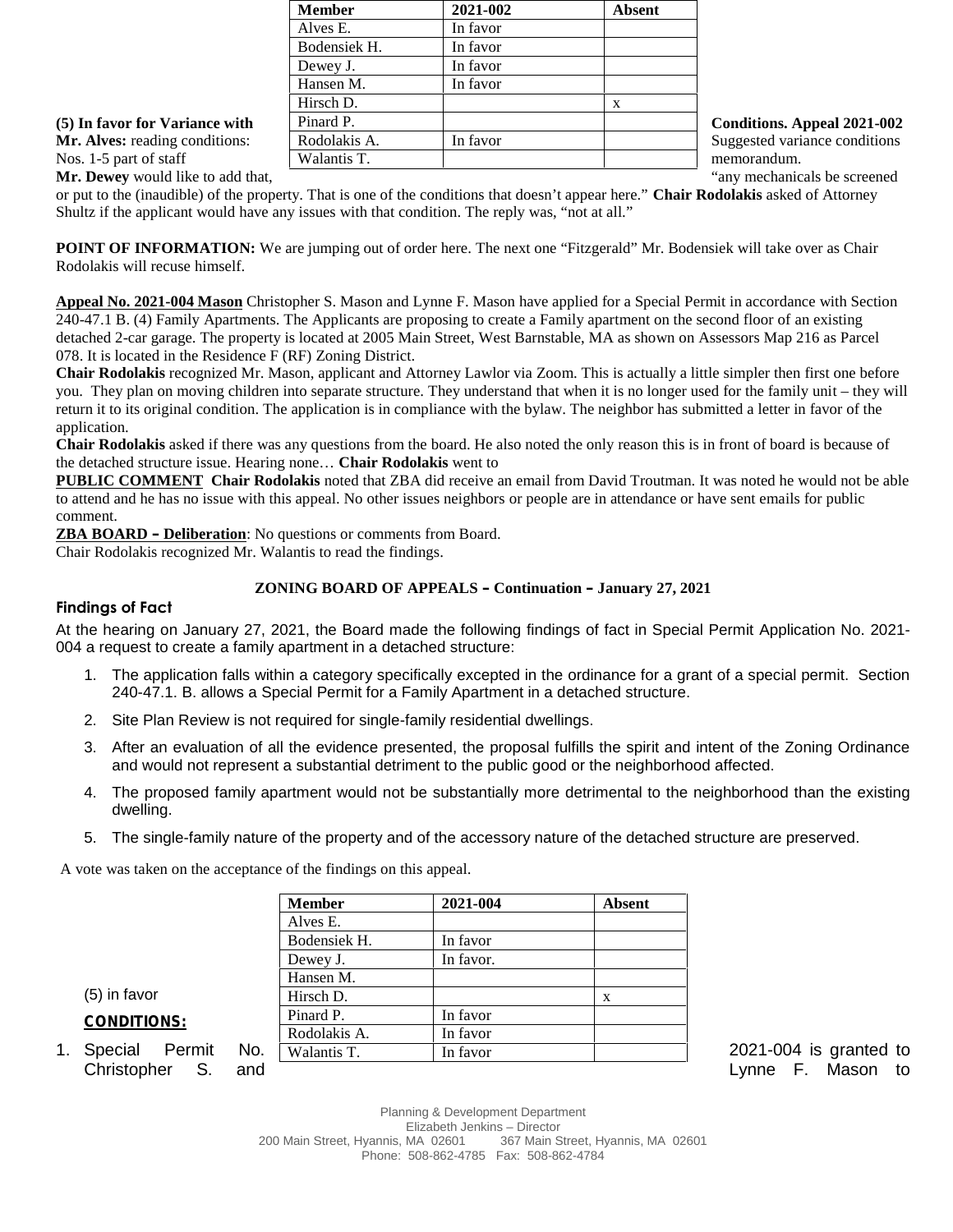establish a family apartment in a detached accessory structure at 2005 Main Street (Rte 6A), West Barnstable, MA.

- 2. The site development shall be constructed in substantial conformance with the plan entitled "Plot Plan in Barnstable, Mass" by CapeSurv dated September 30, 1998.
- 3. The proposed development shall represent full build-out of the lot. Further development of the lot or construction of additional accessory structures is prohibited without prior approval from the Board.
- 4. The Applicant must comply with the restrictions in Section 240-47.1 Family Apartments C. Conditions and Procedural Requirements 1-4 of the Ordinance as follows:
	- a. Certificate of occupancy. Prior to occupancy of the family apartment, a certificate of occupancy shall be obtained from the Building Commissioner. No certificate of occupancy shall be issued until the Building Commissioner has made a final inspection of the apartment unit and the single-family dwelling for regulatory

#### **ZONING BOARD OF APPEALS – Continuation – January 27, 2021**

- b. compliance and a copy of the family apartment accessory use restriction document recorded at the Barnstable Registry of Deeds are submitted to the Building Division.
- c. Annual affidavit. Annually thereafter, a family apartment affidavit, reciting the names and family relationship among the parties and attesting that there shall be no rental of the principal dwelling or family apartment unit to any non-family members, shall be signed and submitted to the Building Division.
- d. At no time shall the single-family dwelling or the family apartment be sublet or subleased by either the owner or family member(s). The single-family dwelling and family apartment shall only be occupied by those persons listed on the recorded affidavit, which affidavit shall be amended when a change in the family member occupying either unit occurs.
- e. When the family apartment is vacated, or upon noncompliance with any condition or representation made, including but not limited to occupancy or ownership, the use as an apartment shall be terminated. All necessary permit(s) must be obtained to remove either the cooking or bathing facilities (tub or shower) from the family apartment, and the water and gas service of the utilities removed, capped and placed behind a finished wall surface; or a building permit must be obtained to incorporate the floor plan of the apartment unit back into the principal structure.
- 5. All mechanical equipment associated with the dwelling (air conditioners, electric generators, etc.) shall be screened from neighboring homes and the public right-of-way.
- 6. The decision shall be recorded at the Barnstable County Registry of Deeds and copies of the recorded decision shall be submitted to the Zoning Board of Appeals Office and the Building Division prior to the issuance of a building permit. The rights authorized by this special permit must be exercised within two years, unless extended.

|                                  | <b>Member</b> | 2021-004 | <b>Absent</b> |                                    |
|----------------------------------|---------------|----------|---------------|------------------------------------|
|                                  | Alves E.      |          |               |                                    |
|                                  | Bodensiek H.  | In favor |               |                                    |
|                                  | Dewey J.      | In favor |               |                                    |
|                                  | Hansen M.     |          |               |                                    |
| At this point Attorney Lawlor    | Hirsch D.     |          |               | indicated there are no issues with |
| the conditions on behalf of his  | Pinard P.     | In favor |               | clients and on behalf of his       |
| clients; he extended their thank | Rodolakis A.  | In favor |               | you to Pam and Dave Troutman.      |
| He also thanked ZBA for taking   | Walantis T.   | In favor |               | them out of turn.                  |

#### Conditions on staff memorandum dated January 13, 2021 were read by Mr. Walantis.

#### **ZONING BOARD OF APPEALS – Continuation – January 27, 2021**

**POINT OF INFORMATION**: **Mr. Hanson** asked the board regarding apartments, "are we assuming when we see these that going forward that they (apartments) are in compliance (filing compliance), Health department, and things like that. We are not asking if they are serviced by the size of the septic because they are not always indicated or how they are hooked up….do we just answer these? That gets answered by the building permit. **Ann Brigham** indicated that everyone signs the building permit.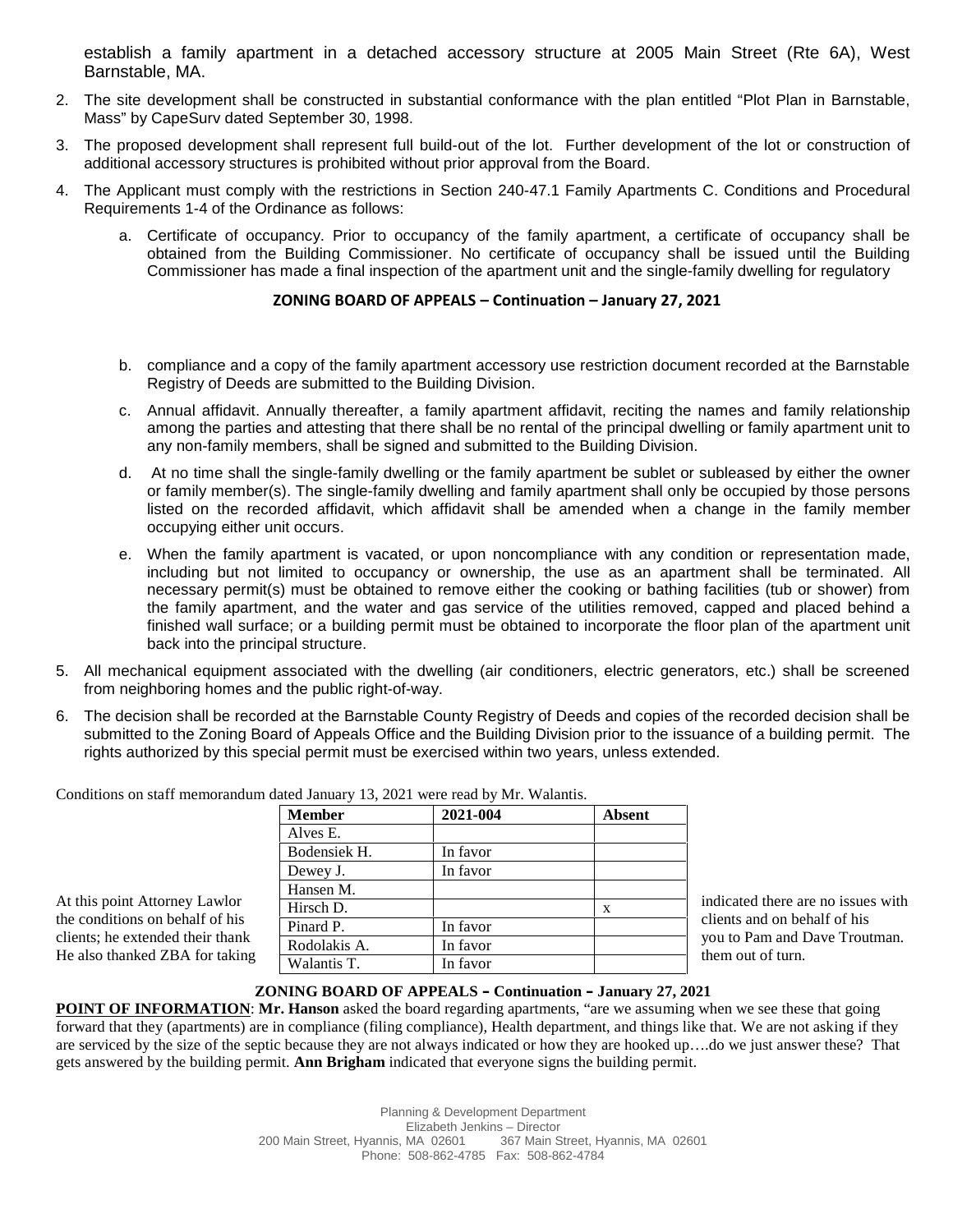**Chair Rodolakis** noted that we are going to the next item where he will recues himself. **Chair Rodolakis** read the following into the record:

**Appeal No. 2021-003 Fitzgerald** Michael and Betsey Fitzgerald has applied for a Special Permit in accordance with Section 240-131.4 Craigville Beach District Use Regulations. The Applicants are seeking to construct a 2-story 12.7 foot by 12.2 foot storage, bonus room addition and garage extension. The property is located at 90 Short Beach Road, Centerville (Craigville), MA as shown on Assessors Map 206 as parcel 123. It is located in the Craigville Beach District Long Beach/Short Beach (CBDLBSB) District of Critical Planning Concern (DCPC).

Chair Rodolakis left for the rest of the evening and passed the baton to **Acting Chair Bodensiek** to cover this appeal and rest of the meeting. Acting Chair Bodensiek asked if applicants were in the Zoom Room?

**Mr. Fitzgerald**, applicant indicated that the application had been heard by the Conservation Commission and was approved. We are mitigating approximately 500 square feet of lawn to accommodate the 3.1 requirements of the Conservation Commission. I believe we are about 14 sq. feet over the lot coverage which is why we are here with the ZBA. I don't know how to make the case indicated Mr. Fitzgerald but that's the conversation.

**Acting Chair Bodensiek** asked if there was any input from the board? **Mr. Pinard** asked "are there any abutters and have we heard from any of them?" At this point, are there any scenic views or vistas or waste water blocked or interfered by this addition? Mr. Fitzgerald: "There are not. The attachment to the existing garage does pull forward into the property. The nearest obstruction would be the people across the river….at that point their angle of view is quite narrow." **Mr Pinard**: "With respect to the 50' buffer to the salt marsh, does this disturb that buffer in any way?" Mr. Fitzgerald noted that the work is taking place within the 50 to 100 and that is the purpose of the mitigation which we have proposed the 3.1 mitigation requirement because of the work that is in the 50 to 100 zone. **Mr. Pinard**: "Clearly the expansion does not exceed 25% of the gross (inaudible) of the existing structure." Mr. Fitzgerald noted that that was correct. With Mr. Pinard completing his question period….. **Acting Chair Bodensiek** stated that he had a question. "Are you actually infringing on any DCPC rules? It doesn't appear so except for blocking of views which you satisfy but I believe that this might be a question for Anna. This makes it through DCPC fine???? **Anna Brigham**: "Yes it does. The findings will show that." **Mark Hanson:** as far as the lot coverage goes, it's approximately 14 sq. ft that is over the allowable lot coverage?" Mr. Fitzgerald replied, "yes." Mr. Hanson "I don't know if you have this figure but as a per centage of the lot coverage, it looks like a fairly large lot there." **Mr. Dewey**: "I don't think we received a report of what Conservation's response was but can you summarize what Conservation's response was in terms of………… we are being asked here to find out what is more detrimental to this environment so I would ask what Conservation had said". **Mr. Dewey**: "We have a DEP report but don't have anything from

### **ZONING BOARD OF APPEALS – Continuation – January 27, 2021**

Conservation." Mr. Fitzgerald: "Conservation was appreciative of the fact that we were accommodating the 3.1 requirement and actually went over the 3.1 requirement. I think the idea that they were gaining more wetland for what they were giving up was a good feeling. That was what was said at the meeting." **Mr. Pinard** - "Did they approve it" and Mr. Fitzgerald answered in the affirmative. **Mr. Pinard** summarized that the Conservation Commission has approved it and there were no Craigville Beach District Long Beach Short Beach District for Planning Concerns…there are no violations of that. Mr. Fitzgerald noted that that was correct. Elevations were submitted for permit but not to ZBA indicated Mr. Fitzgerald. At this point Mr. Fitzgerald was given permission to share the plans showing elevations so findings could be made. Mr. Fitzgerald showed the current drawing of the elevation and explained various items on the elevation schematic. Mr. Fitzgerald will have to hold up on the documents because he doesn't have the scans of the existing house. He held up to the camera a schematic of the existing house showing the addition. He also showed a side elevation. After much discussion in this vein, Mr. **Dewey** suggested that we open up public comment.

#### **PUBLIC COMMENT**: There are no public comments at this time. Public comment is closed.

**BOARD DISCUSSION**: Hearing no more discussion from board, **Acting Chair Bodensiek** asked who would be reading the findings. **Mr. Dewey** read the findings from a staff memorandum.

**FINDINGS**

- 1. The application falls within a category specifically excepted in the ordinance for a grant of a special permit: Section 240-131.4(D)(2) allows for expansion of lawfully existing structures with a Special Permit from the Board.
- 2. After an evaluation of all the evidence presented, the proposal fulfills the spirit and intent of the Zoning Ordinance and would not represent a substantial detriment to the public good or the neighborhood affected.
- 3. The proposed alteration/expansions are not substantially more detrimental to the environment, community and/or historic character of the neighborhood than the existing building or structure.
- 4. Contributes to and respects the character and historic development patterns of the area and minimizes inconsistent redevelopment impacts to the historic and community character resources in this area.
- 5. Protects and preserves scenic views and vistas and ways to the water.
- 6. Protects and improves natural resources, including but not limited to the barrier beach and groundwater and coastal water quality and minimizes development and redevelopment impacts to the natural resources and ecosystems in this district.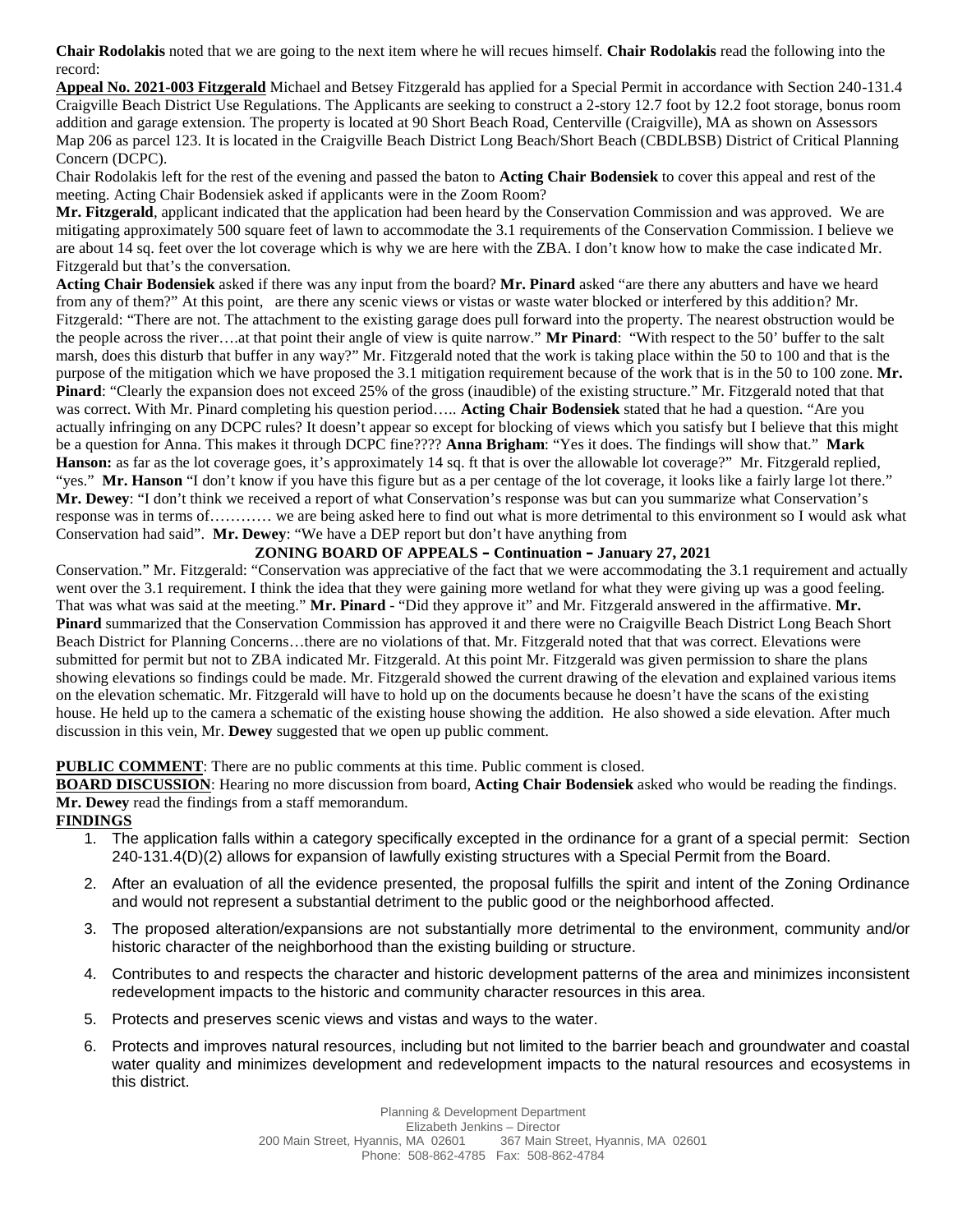- 7. Protects human life and property from the hazards of periodic flooding.
- 8. Preserves the natural flood control characteristics and the flood control function of the floodplain.
- 9. The development complies with the setbacks and lot coverage requirements set forth herein, and is in character with surrounding structures, particularly structures that

#### **ZONING BOARD OF APPEALS – Continuation – January 27, 2021**

- 10. predate it. Relief is being requested for expansion of the structure in accordance with § 240-131.4D. The proposed expansion is in compliance with setback requirements.
- 11. The redevelopment complies with the height limitations set forth herein. The proposed addition will match the existing height.
- 12. The addition is set back at least 50 feet from the top of the coastal bank resource area.
- 13. Existing natural vegetation within the fifty-foot buffer area to salt marsh and undisturbed buffer areas 50 feet landward of the mean high-water mark of coastal water bodies shall be preserved to the maximum extent feasible.
- 14. The expansion does not exceed 25% of the gross floor area of structures in existence as of July 1, 1989, or do not exceed 10% of the gross floor area of structures in existence as of November 6, 2009. The proposed increase in gross floor area is a 5.5% increase, and is in compliance with this limitation.
- 15. The expansion does not increase lot coverage over what is allowed under § 240-131.6, Coverage limitations, or by more than 10% over what was existing on November 6, 2009, whichever is greater. The proposed expansion is a 1% increase, and is in compliance with this limitation.
- 16. The expansion does not increase flood hazards in the neighborhood.
- 17. The expansion maintains views to Nantucket Sound / Centerville River: a minimum 20 foot view shed is existing and maintained.

|                                | <b>Member</b> | 2021-004 | <b>Absent</b> |                            |
|--------------------------------|---------------|----------|---------------|----------------------------|
|                                | Alves E.      |          |               |                            |
|                                | Bodensiek H.  | In favor |               |                            |
|                                | Dewey J.      | In favor |               |                            |
|                                | Hansen M.     | In Favor |               |                            |
| (5) in Favor. Two absences     | Hirsch D.     |          | X             |                            |
|                                | Pinard P.     | In favor |               |                            |
| <b>CONDITIONS:</b>             | Rodolakis A.  |          | X             |                            |
| Based on the findings of fact, | Walantis T.   | In favor |               | a motion was duly made and |

# (5) in Favor. Two absences

#### **CONDITIONS:**

seconded to grant Special **Permit No. 2021-003** subject to the following conditions:

7. Special Permit No. 2021-003 is granted to Michael and Betsey Fitzgerald to allow the addition of approximately 155 square feet to their dwelling at 90 Short Beach Road, Craigville, MA pursuant to Section 240-131.4 of the Craigville Beach District, District of Critical Planning Concern (DCPC).

The proposed alteration shall be constructed in substantial conformance with the site plan entitled "Proposed Site Plan 90 Short Beach Road Centerville MA" prepared for

#### **ZONING BOARD OF APPEALS – Continuation – January 27, 2021**

- 8. Michael T. and Betsey B. Fitzgerald by J.M. O'Reilly and Associates, Inc., dated November 22, 2020 with a last revision date of December 9, 2020.
- 9. There shall be no further expansion of the structure, construction of accessory structures, or impervious surface coverage on the lot unless approved by the Zoning Board of Appeals.
- 10. The Applicant shall comply with decisions and conditions issued by the Board of Health and Conservation Commission.